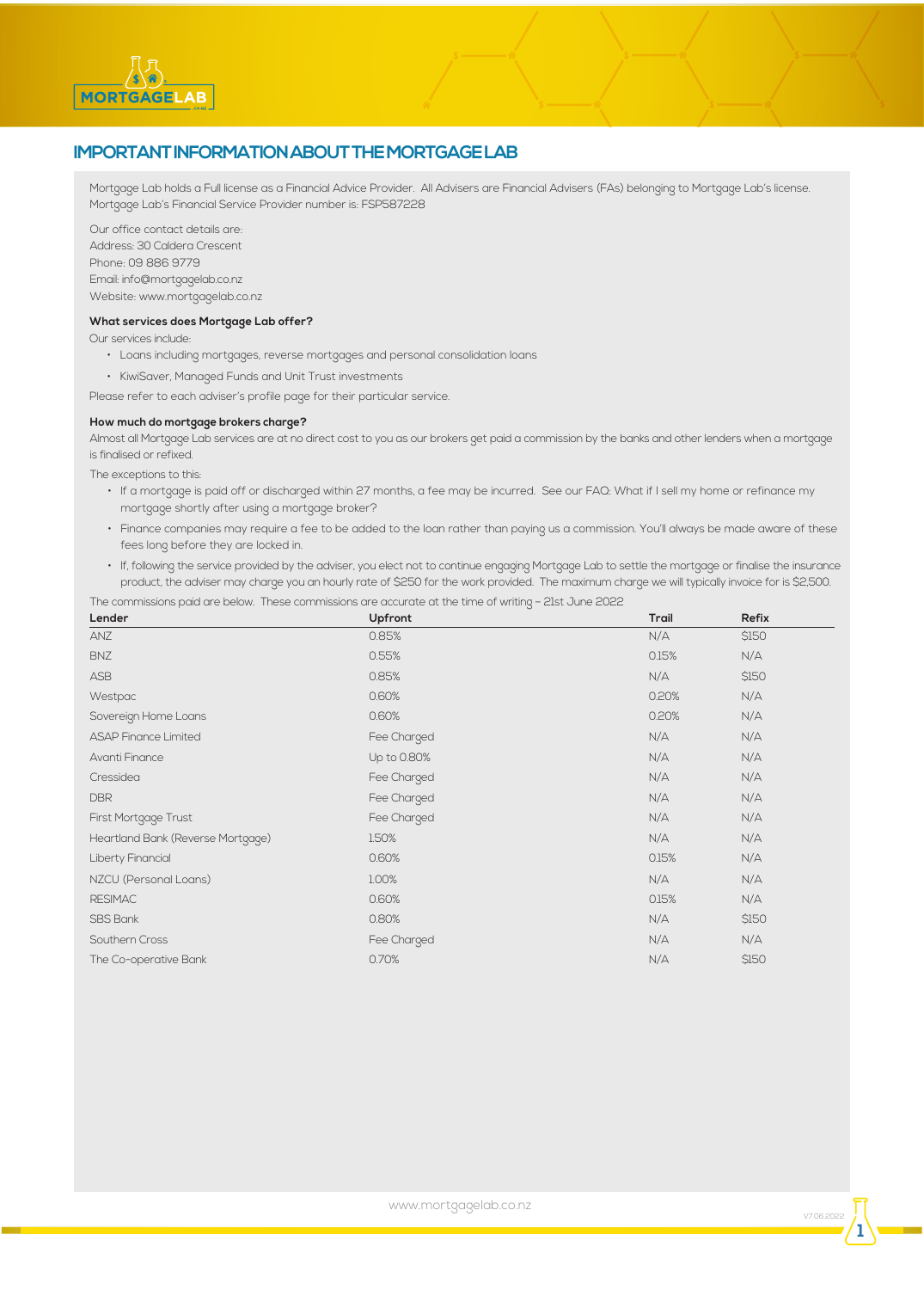## **Which lenders do you recommend?**

Our list of 25 approved providers is as follows Main Bank Lenders

- ANZ Bank of New Zealand Limited
- Bank of New Zealand
- Sovereign Home Loans (AIA Sovereign)

Non Bank Lenders

- Pepper New Zealand
- ASAP Finance
- Cressida Capital One
- General Finance
- Silver Harbour Capital
- 

We may also receive a referral fee from some partners. These include:

- XE.com
	-
- ASB Bank Limited
- The Co-Operative Bank Limited
- Westpac Banking Corporation
- Resimac Financial Services
- Avanti Finance
- 
- Metro Finance
- Southern Cross Partners Xceda
- Heartland Bank Limited (Reverse Mortgages) NZCU Trustee (Personal Loans)

Please refer to each individual adviser for the full list of lenders that adviser can work with.

## • Reapify Car Loans

• Rudolph and Co Fire and General Insurance

## • Blanket Fire and General Insurance

## **What if I sell my home or refinance my mortgage shortly after using a mortgage broker?**

Mortgage advisers (often called mortgage brokers) are paid by the bank when a mortgage is drawn down. If that mortgage is discharged (repaid and closed) within a short amount of time – typically 27 months – the broker must repay some or all of the commission (often referred to as a clawback). In this instance, the mortgage broker has essentially done the work for no pay.

We reserve the right to charge for our time if a clawback is incurred. The fee will be the estimated amount of hours the mortgage took at an hourly rate of \$250 per hour. Unlike other fees, such as Break Fees from the bank, we have capped the amount we can charge clients at \$2,500.

If you are refinancing or selling your house, the best thing to do is immediately talk to your adviser and discuss if any clawback fees will be charged.

## **What KiwiSaver providers do you recommend?**

- Our Advisers can work with the following KiwiSaver providers:
	- Generate
	- NZ Funds
	- Booster
	- ANZ OneAnswer
	- Koura

Please check the individual adviser profile pages to see who that particular adviser works with.

### **How does Mortgage Lab deal with conflicts of interest?**

Life and Health insurance, KiwiSaver, currency exchange, Real Estate Agents or Fire and General insurance. Mortgage Lab and the advisers do a significant amount of due diligence to make sure that all referrals are to companies of the highest quality and compliance standards. The decision to refer to a partnering business is based on quality service first and the payment received second. From time to time we may receive additional referral payments from our business partners. Some advisers may receive payments for referring

on the best product for the client, not because of any gift received. We follow a six-step advice process to assess which product is best for you. From time to time a product provider may give us a gift, hamper or ticket to an event. The decision to refer to a product provider is based primarily

### **What are our duties and obligations to you?**

- We are bound by the duties of the Financial Markets Conduct Act (431, 431K, 431L and 431M) to:
	- Meet the standards of competence, knowledge and skill set out in the Code of Conduct
	- Give priority to the clients' interest and
	- Exercise care, diligence and skill and
	- Meet the standards of ethical behavior, conduct, and client care set out in the Code of Conduct.
- Banks of China Limited
- SBS Limited
- Liberty Financial
- Basecorp Finance
- DBR CHAR First Mortgage Trust

• Prospa Business Loans

- Pioneer Finance
- 

**2**